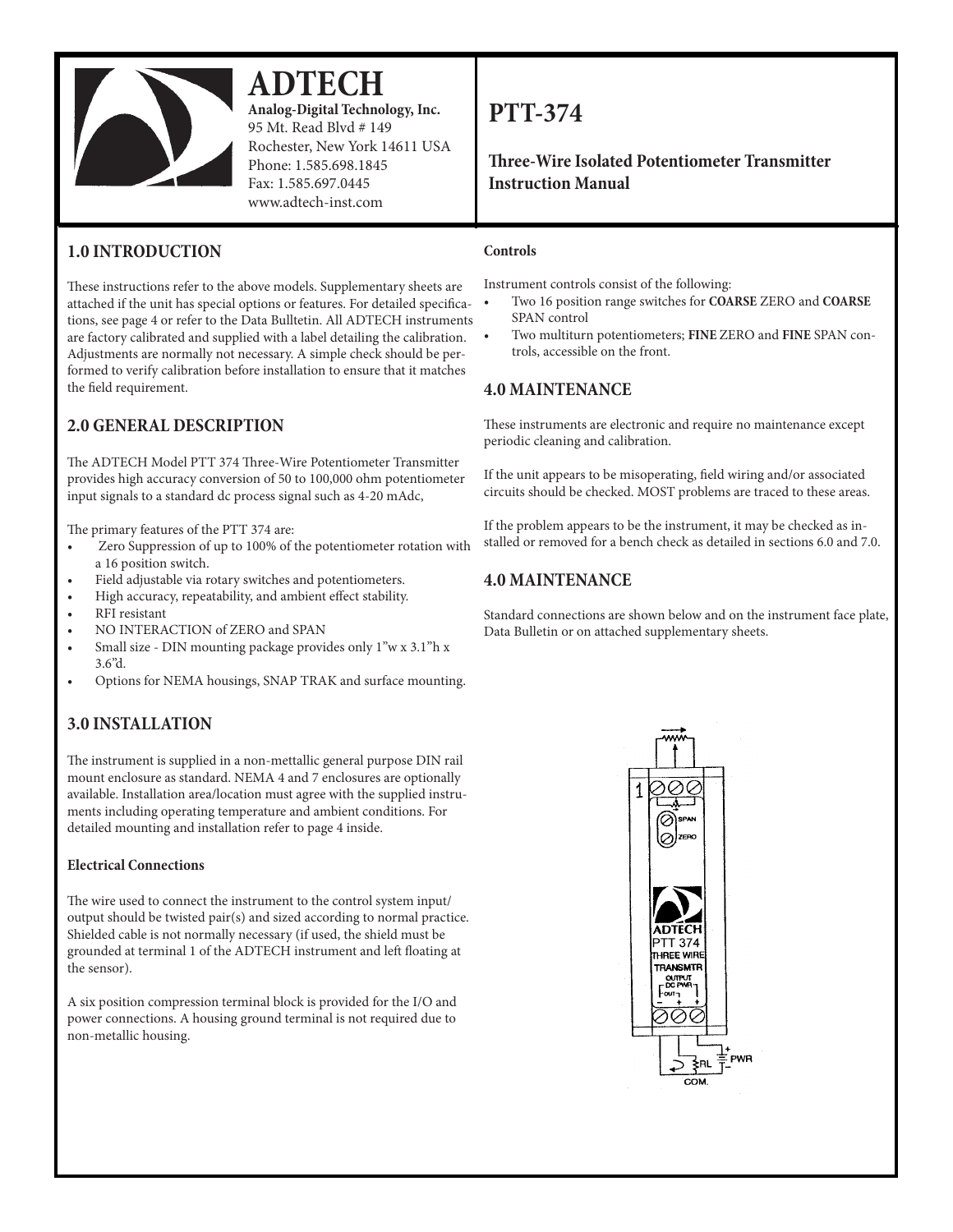### **6.0 CONFIGURATION**

All ADTECH instruments are calibrated per P.O. instructions at the factory. A calibration sticker located on the unit identifies the model, calibration, and options present.

To perform a calibration check or re-calibration of the instrument to the same range proceed to section 6.2 To change the output range follow 6.1 then 6.2..

### **6.1 OUTPUT CONFIGURATION**

If the output range need to be changed, open the instrument to gain access to the smaller pcb. change jumper locations of J1, J2 as per output range table on page 3.

### **6.2 CALIBRATION**

- A. Make sure the unit I / O wiring is properly connected and that the correct power source per the label is also connected. The instrument must be at normal power for a minimum of 2 minutes before proceeding to B.
- B. The input signal source must be adjustable from 0 to 100% in steps of 10% or at least 25%. The source should be either precalibrated or an accurate meter must be used to monitor the input.
- C. The output may be monitored as a current or as a voltage across a resistor shunt, e.g. 1-5 Vdc across 250 ohms.
	- \*Note 1: To access COARSE ZERO and COARSE SPAN, open the instrument and remove the right hand cover. Steps D & F are required for calibration to a new range only.
- \*D. Apply an input corresponding to the zero input. Rotate the FINE ZERO control fully clockwise. Rotate the **COARSE** ZERO switch (SWI) to a position where the zero level just goes below 4.00 ma output. Rotate the **COARSE** ZERO switch back one number less than the previous position (but not less than zero).
- E. With the input set at the zero input, adjust the FINE ZERO control for 4.00 ma to the desired accuracy.
- \*F. Apply an input corresponding to the full scale input. Rotate the FINE SPAN control fully counterclockwise. Rotate the COARSE SPAN switch(SW2) to a position where the output just exceeds 20.00 ma output. Rotate the switch back one number less (but not less than 0).
- G. With the input set to the full scale input, adjust the fine span control for 20.00 ma to the desired accuracy.
- H. Repeat steps E and G until the readings remain within to desired calibration accuracy.
- Check the instrument at the 25-50-75% input settings L. for linearity.

## 7.0 FIELD TROUBLE SHOOTING GUIDE

This section offers a simple, first level trouble-shooting aid for an apparent instrument malfunction.

#### **CORRECTIVE ACTION SYMPTOM**

No output

- 1. Check the input and output connections carefully.
- 2. Check that the power supply polarity is correct and that the output loop power is present on the indicated terminals.
- 3. Check that the input source is correct and that it changes magnitude between zero and full scale values when so adjusted.
- 4. Make sure the output loop is complete and that the correct meter range is selected.

All external checks are complete. Problem seems to be internal.

Troubleshooting beyond the above may be difficult without special equipment. We do not recommend attempting repair of the unit in the field. ADTECH offers a very responsive repair policy.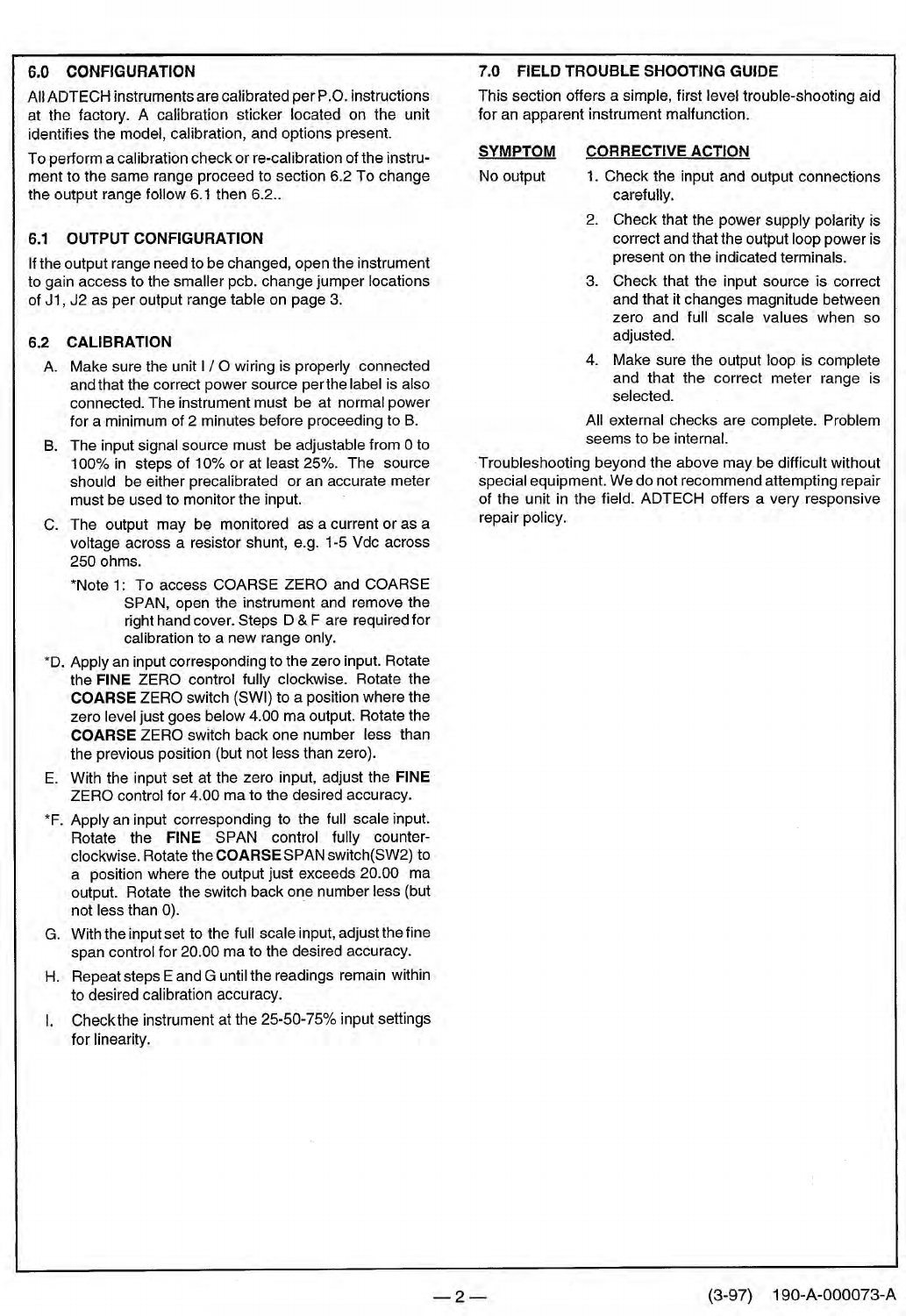### 8.0 TABLES

# TABLE 1<br>OUTPUT RANGE

| Output Type |    |    |  |
|-------------|----|----|--|
| Output      | J1 | J2 |  |
| 4-20mA      | Α  | А  |  |
| 0-20mA      | А  | А  |  |
| 0-10mA      | А  | в  |  |
| $0-1mA$     | А  | C  |  |
| $1-5V$      | B  | А  |  |
| $0-5V$      | B  | А  |  |
| 0-10V       | C  |    |  |

# TABLE 2<br>OUTPUT ZERO

| Output Zero                          |      |  |
|--------------------------------------|------|--|
| Elevated 20%                         | J4-A |  |
| Zero Based                           | J4-B |  |
| Note: Jumpers located on larger pcb. |      |  |

Note: Jumpers located on smaller pcb.

 $\mathbf{Z}^{\mathbf{1}}$ 

 $\begin{tabular}{c} 1 & 03 \\ \hline 1 & 06 \\ \hline 1 & 08 \\ \hline \end{tabular}$ 

(ဒ

 $\left\lfloor \frac{2}{n} \right\rfloor$ 

 $\overline{c_3}$ 

 $\frac{C4}{-CR12}$ 

 $-000 -$ 

 $\overline{p}$ 

 $\overline{c7}$ 



 $\overline{z_2}$ 

 $\frac{J^2}{A}$ 

 $\mathbf{c}$ 

 $\overline{a}$ 

-<u>1 हाष्</u>र)<br>- <u>1 स्थ</u>ान

 $\sqrt{R21}$ 

 $\mathbb{E}$  on  $\mathbb{E}$ 

ᡆ

73

 $-RIL$ 

 $RIB$ 

C9

 $-\overline{\text{URL}}$ 

 $R11$ 

 $R14$ 

 $\frac{1}{1}$  R<sub>15</sub>

 $\sqrt{\frac{R16}{}}$ 

03)(ఔ

 $-$ CRB $-$ 

[ئ

Q4

 $R22$ 

╞╕

 $\overline{z}$